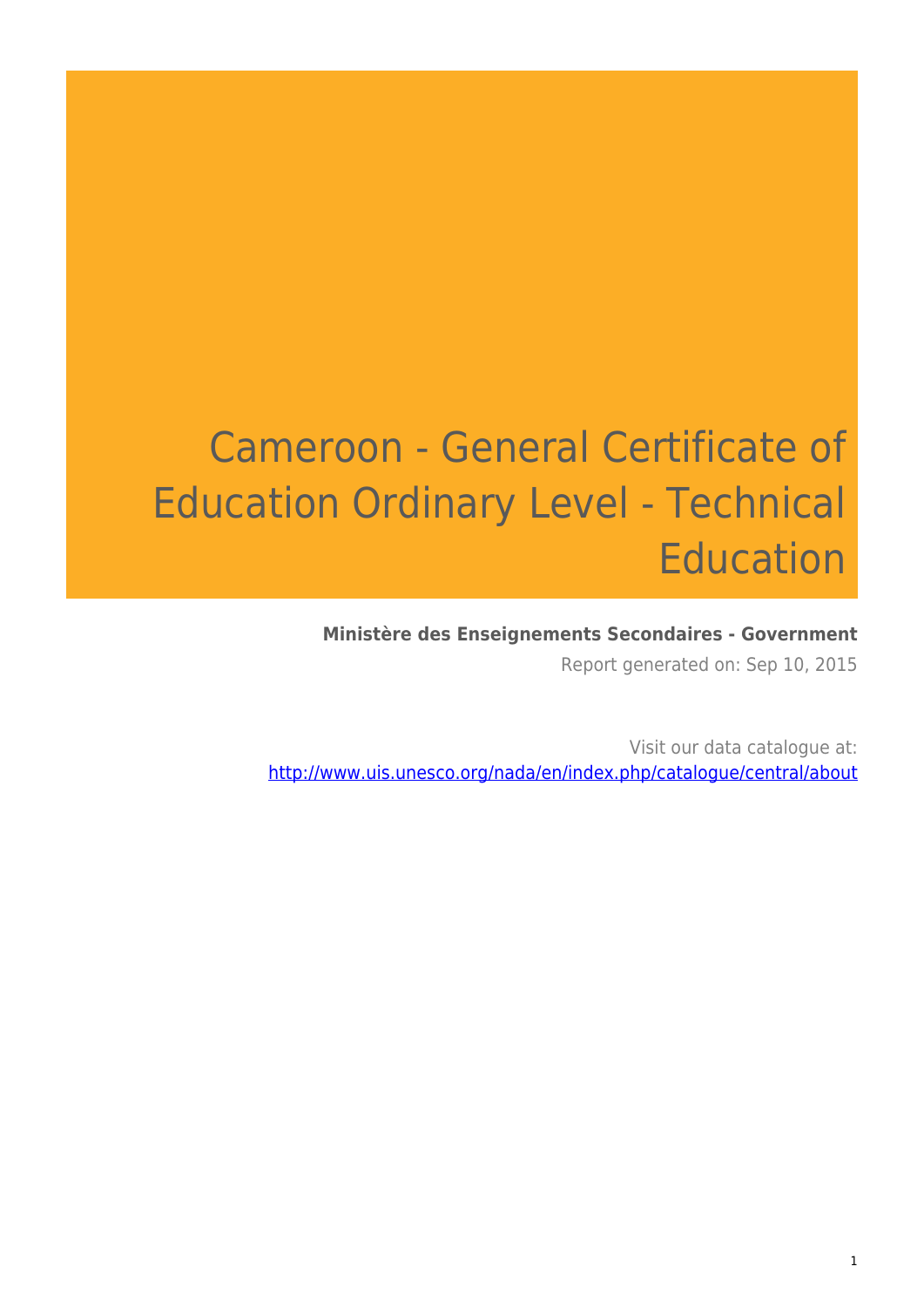## **Overview**

## **Identification**

#### **Summary**

#### ABSTRACT

The General Certificate of Education Ordinary Level Technical Education (GCE OL Technical Education) is administered annually by the Ministère des Enseignements Secondaires to grade 11 (ISCED 2) students in vocational education programmes in public or private schools.

The GCE OL Technical Education is a high-stake and mandatory examination that certifies completion of lower secondary vocational education programmes. It is a requirement for students wishing to pursue an upper secondary education (ISCED 3).

Passing the GCE OL Technical Education allows reintegration of out-of-school children and youth into the school system at the next appropriate grade.

The GCE OL Technical Education is a written examination, administered face-to-face and delivered through paper-pencil tests. All test-takers are presented with the same cognitive booklets or tests, which are aligned with the national curriculum.

The GCE OL Technical education serves the following purposes:

- student certification for completion of lower secondary vocational education programmes
- school or educator accountability, especially in private schools
- promoting competition among schools, especially private schools
- sub-national level monitoring of learning outcomes
- monitoring education quality levels

The GCE OL Technical Education accommodates students with special needs, by providing the following arrangements:

- Hearing impairment: providing written instructions and test questions
- Visual impairment: braille

#### KIND OF DATA

Census (all students at the given grades or ages)

#### UNITS OF ANALYSIS

Results are reported at student, school, sub-national and national levels. Examination results are broadcasted on the radio and published in the media.

#### **Scope**

#### NOTES

The GCE OL Technical Education comprises three mandatory subjects: English, French and Mathematics. Optional subjects vary by stream of specialization. Streams include:

#### -Accounting

-Building construction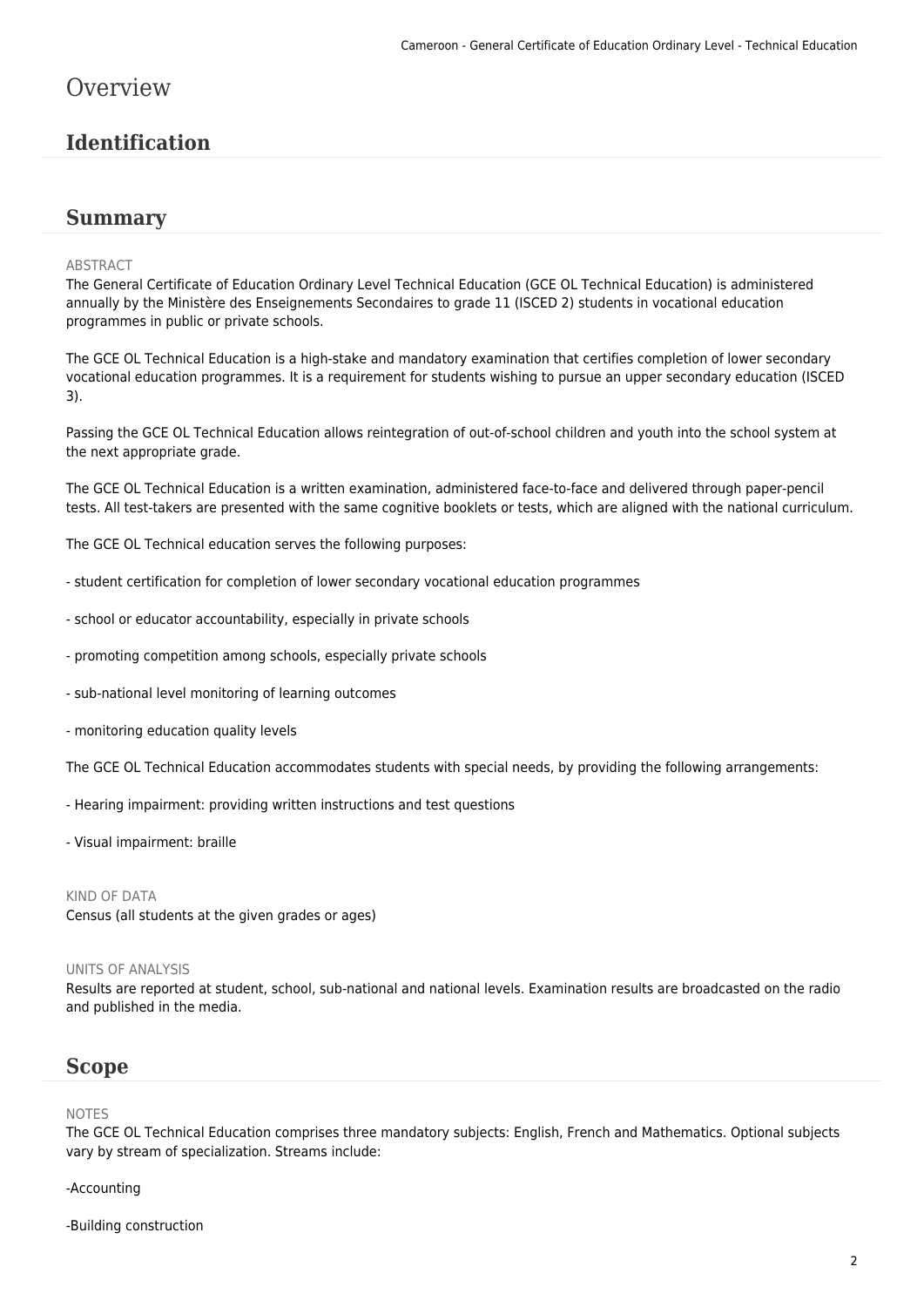-Business studies

-Electricity

-Fashion

-Mechanics

-Nutritional and food sciences

-Office work

-Social and home economics

Description of test items: Test items consist of multiple choice questions with three or more response options, open-ended questions requiring short constructed responses and essay writing.

Description of stimuli: Test stimuli consist of continuous, non-continuous, mixed and multiple texts.

Reporting metrics: Student performance is reported by six proficiency levels defined as A, B, C, D, E and U and based on average scores. The minimum requirement to meet the national standard is level C. Students who receive grades at levels D, E and U have not reached the minimum proficiency standard established by the country, and are not able to proceed to the next education level.

The following are the passing score ranges, levels and definitions used in grading the examination (out of a maximum score of 100):

90 - 100, A, Excellent

80 - 89, B+, Very good

70 - 79, B, Good

60 - 69, C+, Fair

50 - 59, C, Acceptable

#### **Coverage**

GEOGRAPHIC COVERAGE National

UNIVERSE

Students enrolled in grade 11 (ISCED 2) in vocational education programmes in public and private schools.

#### **Producers and Sponsors**

PRIMARY INVESTIGATOR(S)

| <b>Name</b>                             | <b>Affiliation</b> |
|-----------------------------------------|--------------------|
| Ministère des Enseignements Secondaires | Government         |

OTHER PRODUCER(S)

| <b>Name</b>                                       | Affiliation | ∣ Role∶                                                                                                                                        |
|---------------------------------------------------|-------------|------------------------------------------------------------------------------------------------------------------------------------------------|
| Ministère des Enseignements<br><b>Secondaires</b> | Government  | Test development and administration; data processing and dissemination;<br>programme development; financial support through ministerial budget |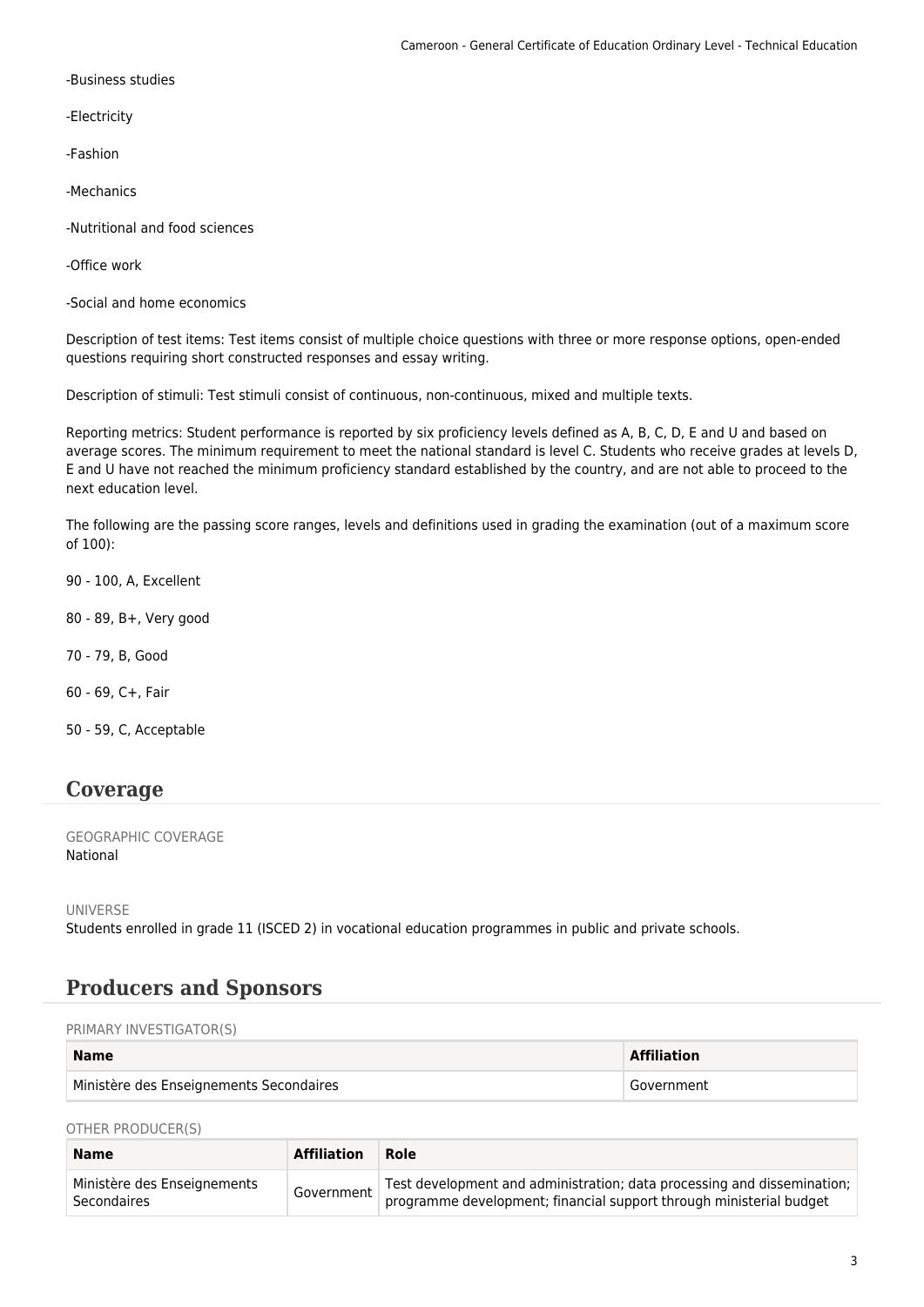| <b>Name</b> | Affiliation | <b>Role</b>                                                        |
|-------------|-------------|--------------------------------------------------------------------|
| Households  | N/A         | Financial contribution through examination fees paid by candidates |

# **Metadata Production**

METADATA PRODUCED BY

| <b>Name</b>                             | Abbreviation Affiliation |                | Role                                                                 |
|-----------------------------------------|--------------------------|----------------|----------------------------------------------------------------------|
| Ministère des Enseignements Secondaires | MINESEC                  | Governement    | Data collection                                                      |
| UNESCO Institute for Statistics         | UIS                      | United Nations | Questionnaire design, metadata collection,<br>review and publication |

DATE OF METADATA PRODUCTION 2014

DDI DOCUMENT ID CMR-GCE-OL-Tech-2014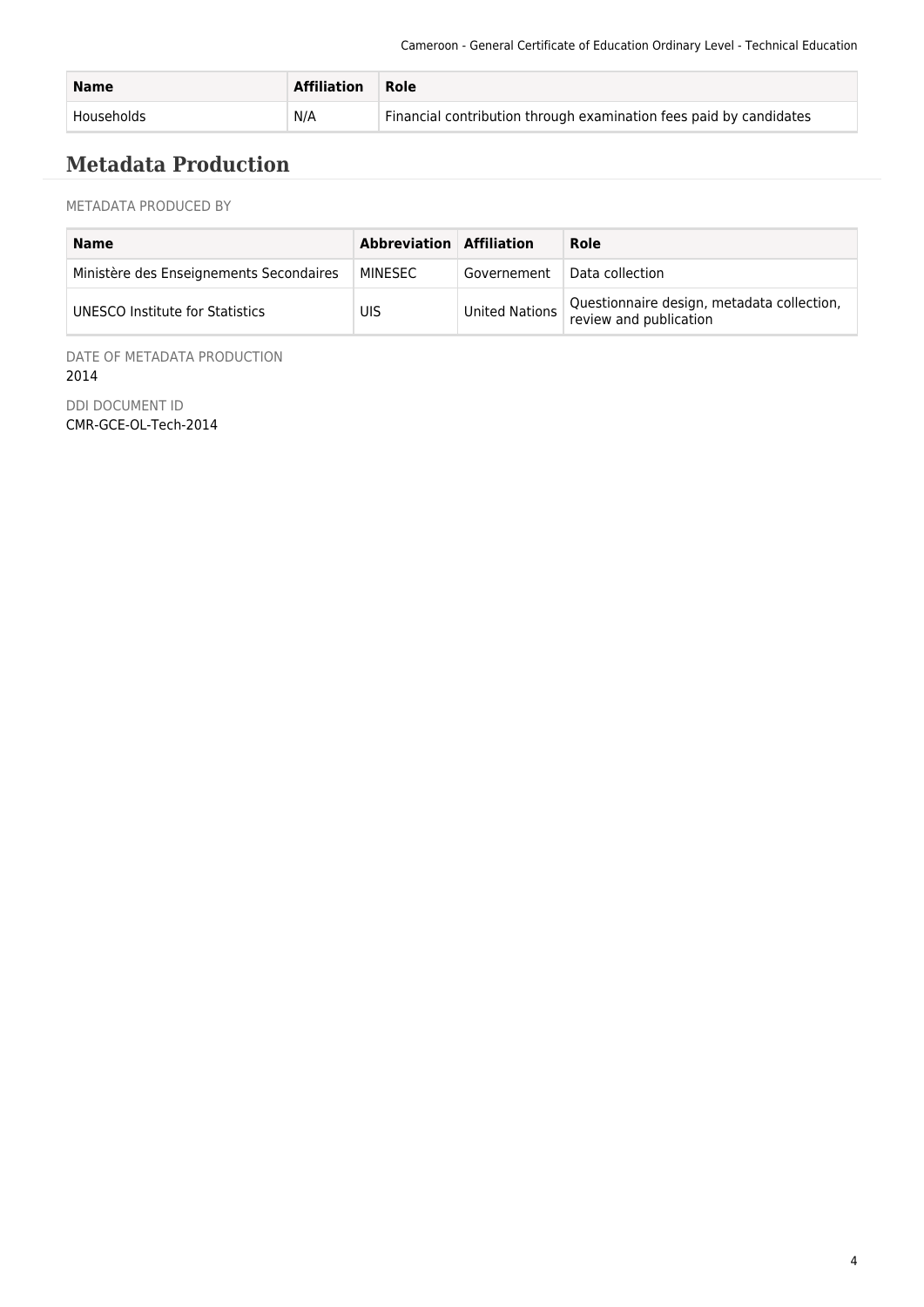# Data Collection

## **Data Collection Dates**

**Start End Cycle** 2014 2014 Every year

# **Data Collection Mode**

Face-to-face [f2f]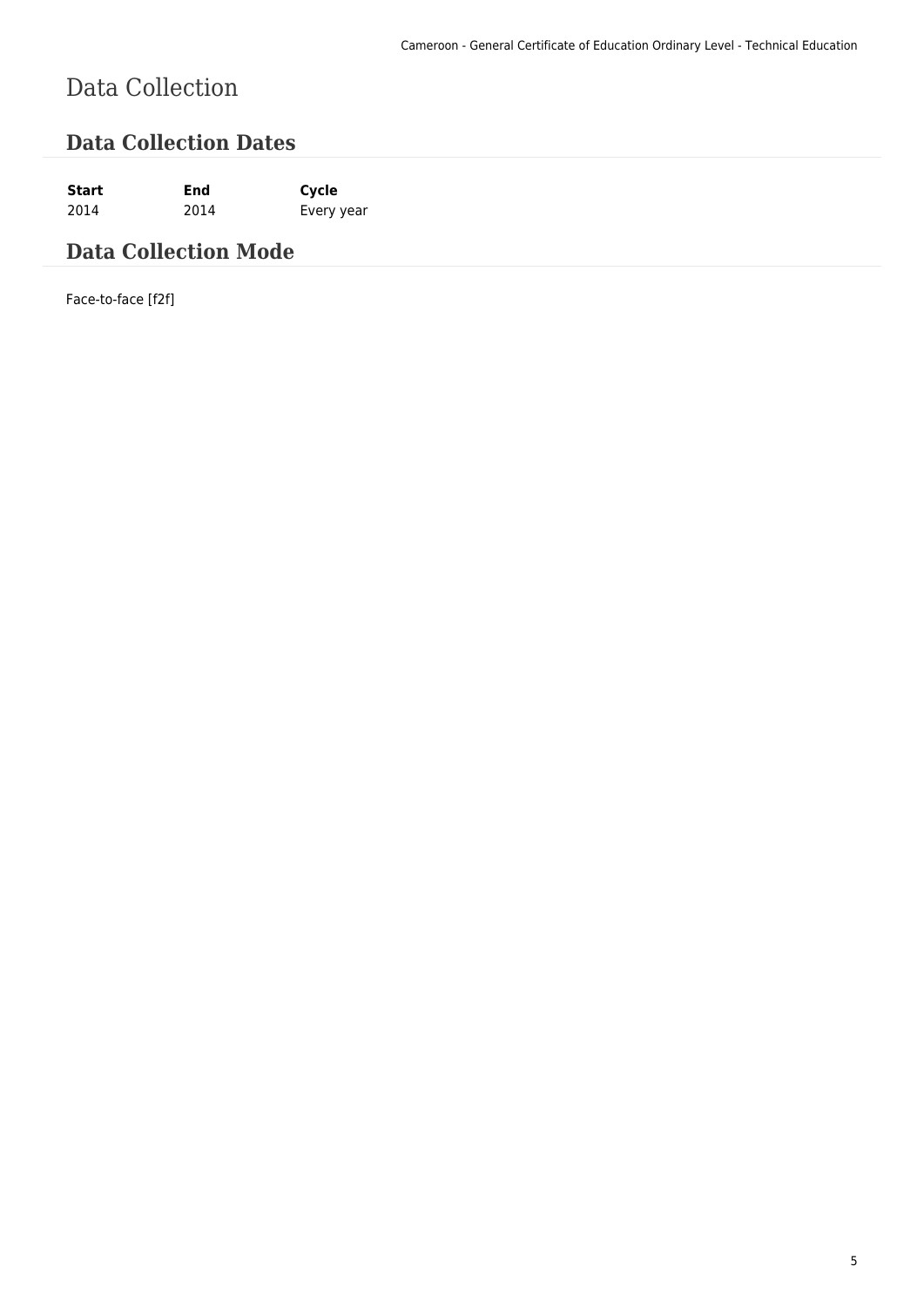# Data Processing

# **Data Editing**

Test booklets are scored and verified manually. The data editing process is performed in local examination centres.

### **Other Processing**

Data entry is performed manually. The data capture operations are performed in local examination centres.